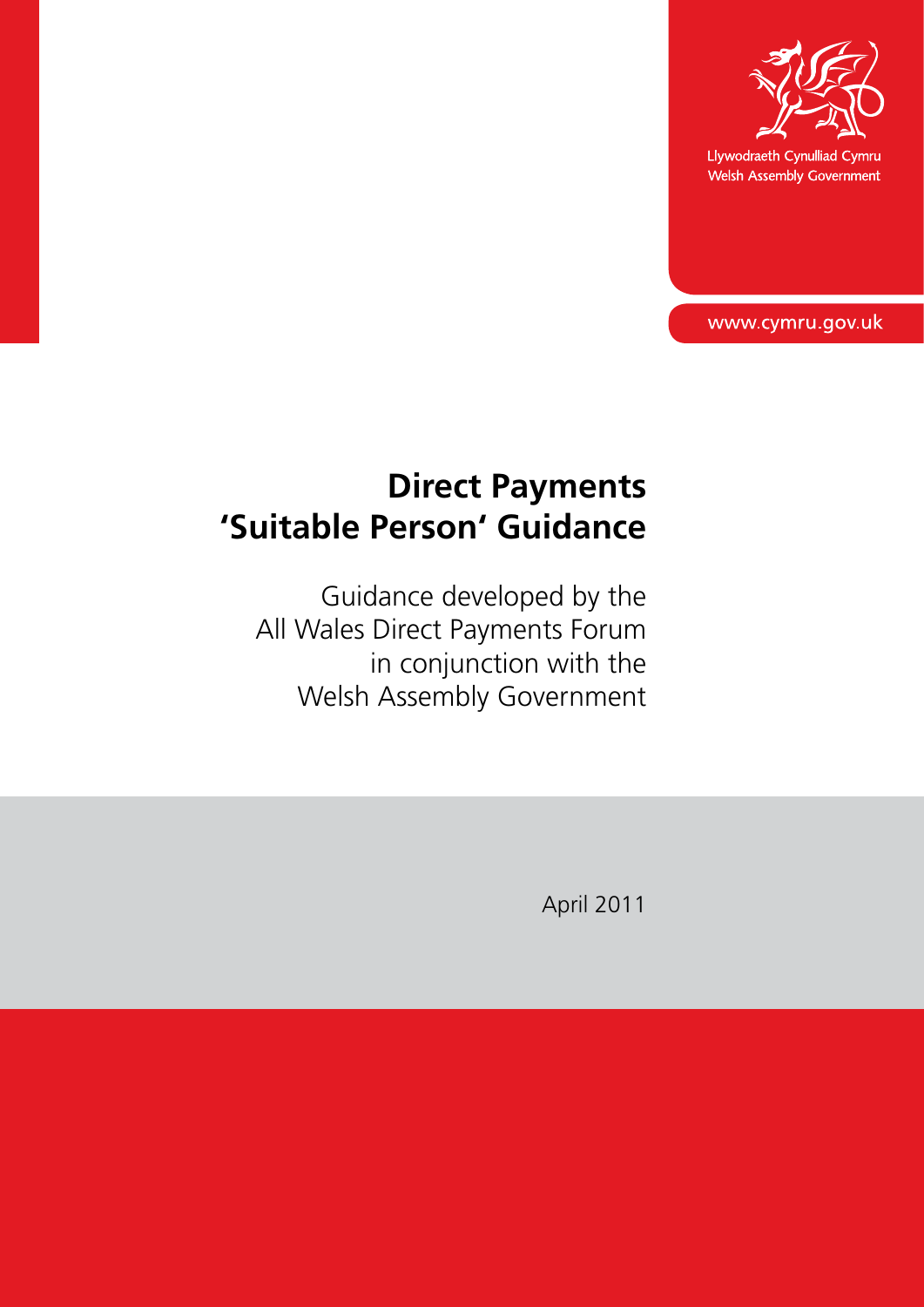ISBN 978 0 7504 6250 1 © Crown copyright 2011 WAG10-12437 F8911011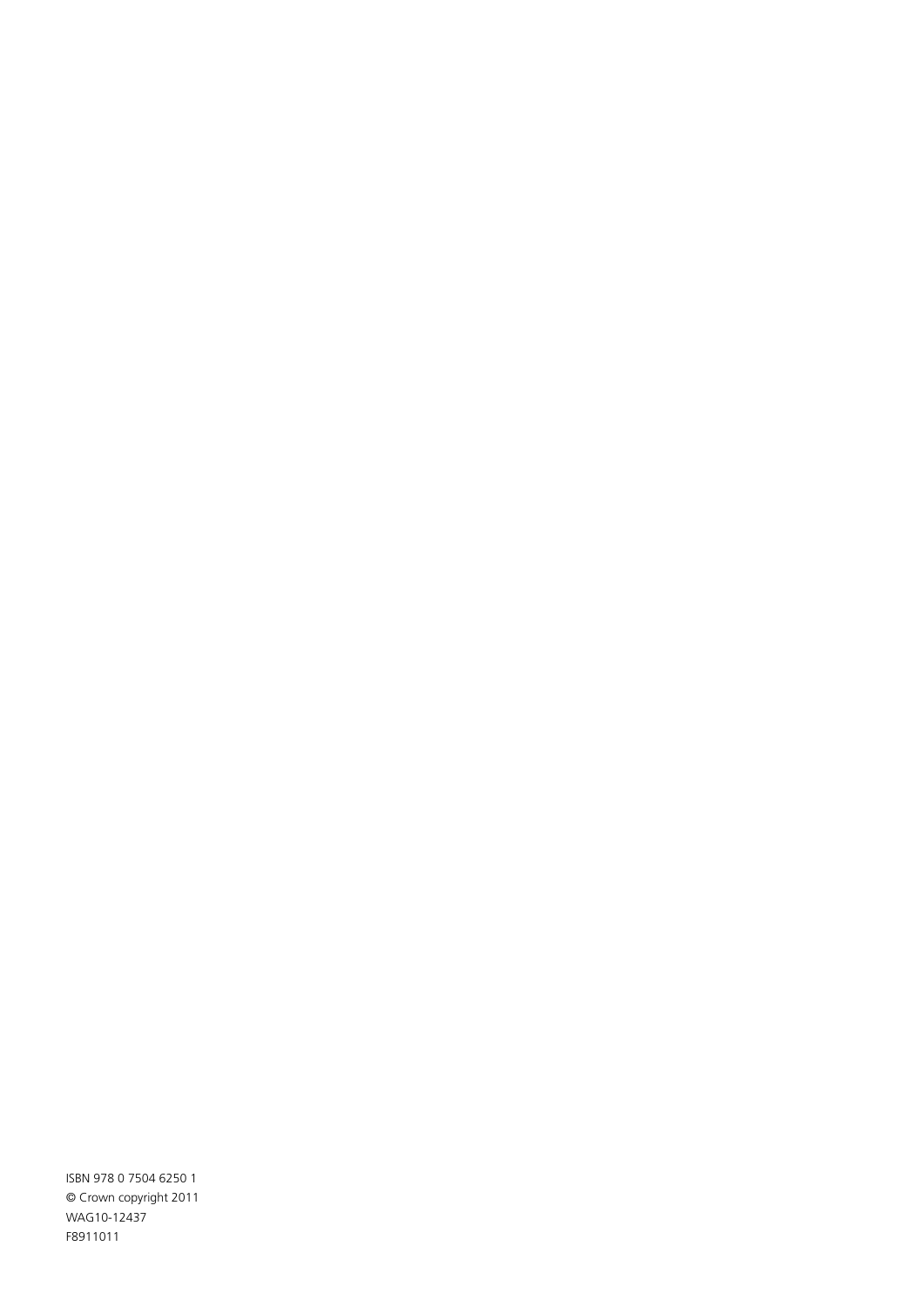### **Acknowledgements**

This guidance has been produced by the All Wales Direct Payments Forum, in conjunction with the Welsh Assembly Government.

The Forum is a support network for local authority officers with responsibility for the development of direct payments schemes.

The Assembly Government would like to thank the following members of the Forum for their contribution to this guidance:

**Torfaen Newport Flintshire** Denbighshire **Bridgend** Swansea **Bridgend** Vale of Glamorgan Conwy **Monmouthshire**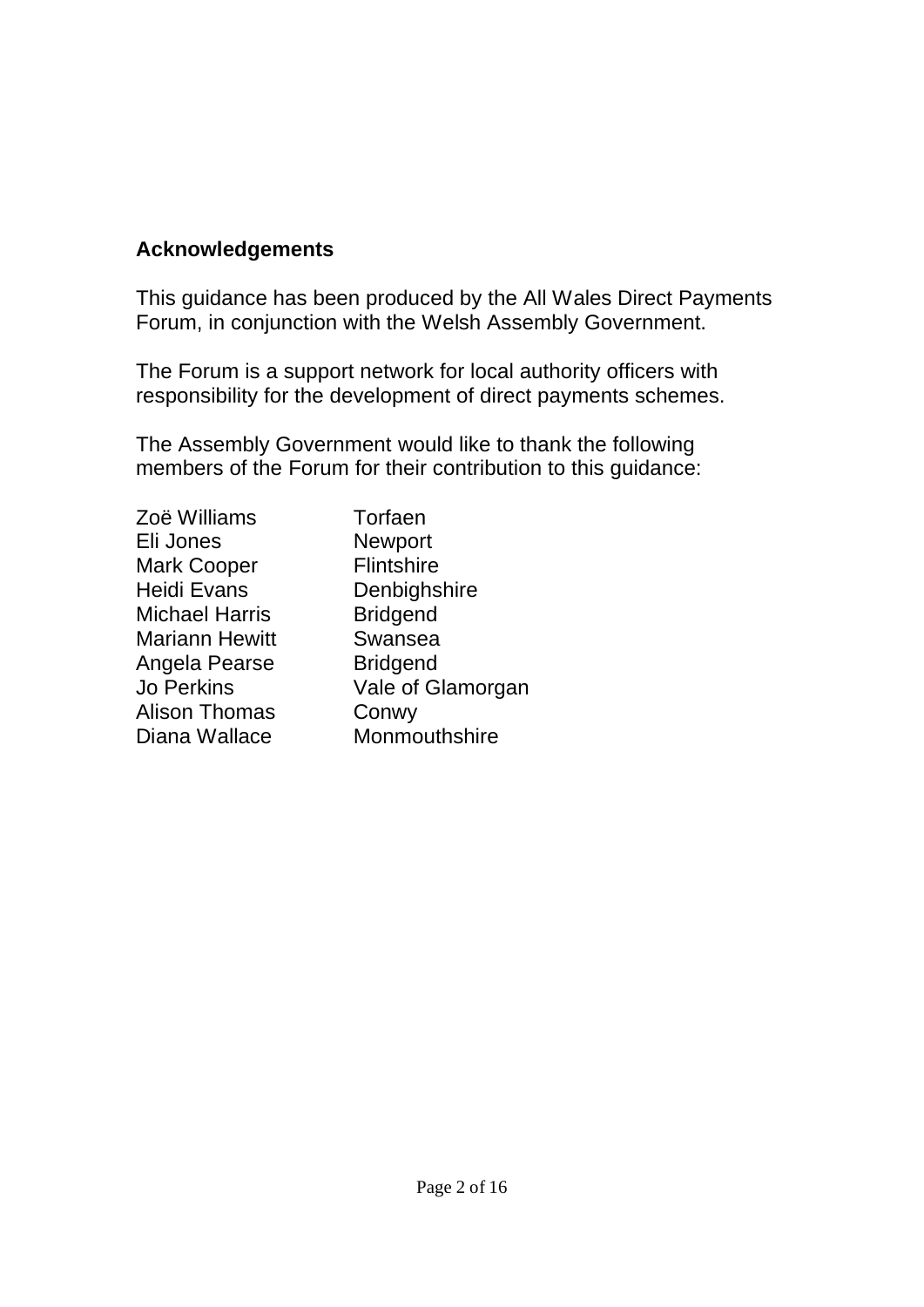### **1. INTRODUCTION**

1.1. New Regulations concerning direct payments came into force in Wales from 11 April 2011. The Community Care, Services for Carers and Children's Services (Direct Payments) (Wales) Regulations 2011 extend the scope of direct payments to include adults lacking capacity to give their consent to a direct payments arrangement, by allowing them to access the service via the use of a 'suitable person'.

1.2. The new Regulations will also change the list of people who cannot participate in a direct payments arrangement, such as certain individuals who are subject to mental health and certain criminal justice legislation.

1.3. This document has been produced by the All Wales Direct Payments Forum, in conjunction with the Welsh Assembly Government, to give further guidance to local authorities on the appointment of a suitable person. It should be read alongside the Regulations and the Assembly Government's statutory 'Direct Payments Guidance' (2011).

### Note: **Direct payments regulations**

The new Regulations must be implemented in conjunction with the Mental Health Act 2005, to ensure good practice regarding suitable risk management and safeguarding issues.

### **2. DIRECT PAYMENTS FOR ADULTS LACKING CAPACITY TO CONSENT**

2.1. Direct payments can be made to a willing and appropriate suitable person who receives and manages the direct payments on behalf of a person who lacks capacity as defined in the Mental Capacity Act 2005. In most cases this will be a family member, or a close friend already involved in the care of the service user.

The definition of a **suitable person** with respect to direct payments:

- 1. can be someone who has been awarded **lasting power of attorney (LPA)** but it is unlikely that a financial LPA on its own will be sufficient
- 2. can be someone who has been appointed a **deputy** for the person needing services by the **Court of Protection** under section 16 of the Mental Capacity Act 2005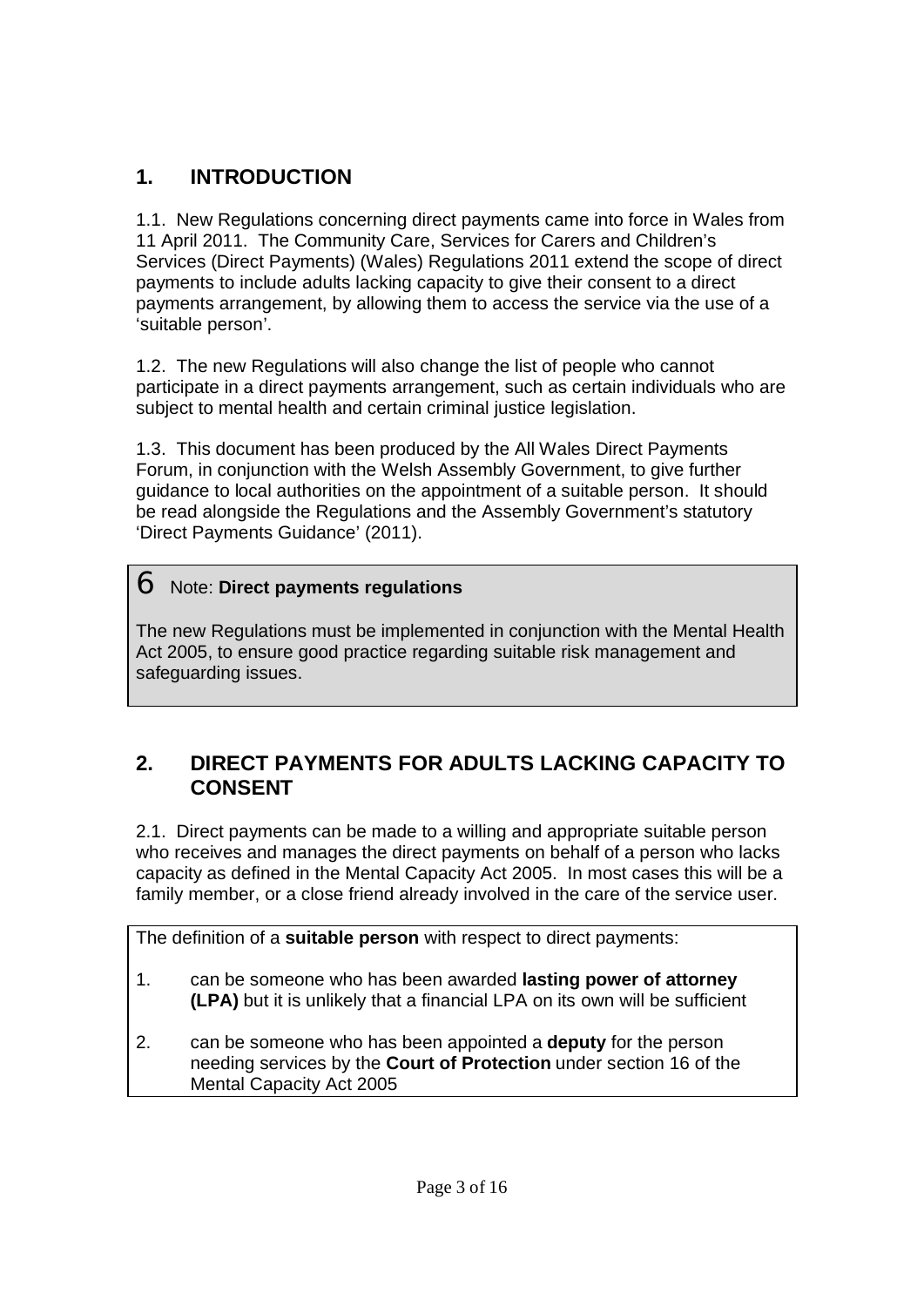- 3. can be someone who has offered to act as a suitable person this will need to be agreed by the care manager and the senior designated officer of the local authority
- 4. can be someone agreed by the local authority to act as a suitable person
- 5. can be an organisation or third party appointed by the local authority for example, a support scheme provider

#### Note**: Fluctuating capacity – who is the employer?**

Where a service user **has capacity** at the start of the direct payments, but then has a period of fluctuating capacity, the employer is the service user.

Where the service user is **without capacity** prior to the initiation of a direct payments arrangement, the employer is the suitable person. Direct payments should not be made to someone who lacks capacity unless the payments are made via a suitable person, trust or managed account.

Where the service user has **fluctuating capacity** at the start of the direct payments, a suitable person could be appointed and will remain the employer.

Where the service user **regains capacity** permanently, the local authority will need to establish that they consent to receiving direct payments. The direct payments to the suitable person should not be terminated until the new arrangements to pay the service user directly are in place.

2.2. The capacity to consent to direct payments needs to be established. Capacity to consent is **not** the same as ability to manage, which is a *capability* issue.

2.3. A person may be regarded as incapable by the local authority not because they lack mental capacity but because they are not considered sufficiently responsible to ensure that the payments are properly managed. Care managers need to consider whether the service user would be able to manage direct payments alone or with support. In these circumstances the local authority should look at what assistance is available to help with administering and managing the direct payments.

2.4. The Mental Capacity Act 2005 presumes that a person has capacity unless it is established otherwise. Each person has to be assessed on an individual basis in relation to the decision to be made. A person lacks capacity if at the material time he/she is unable to make a decision because of impairment of, or a disturbance in the functioning of, the mind or the brain.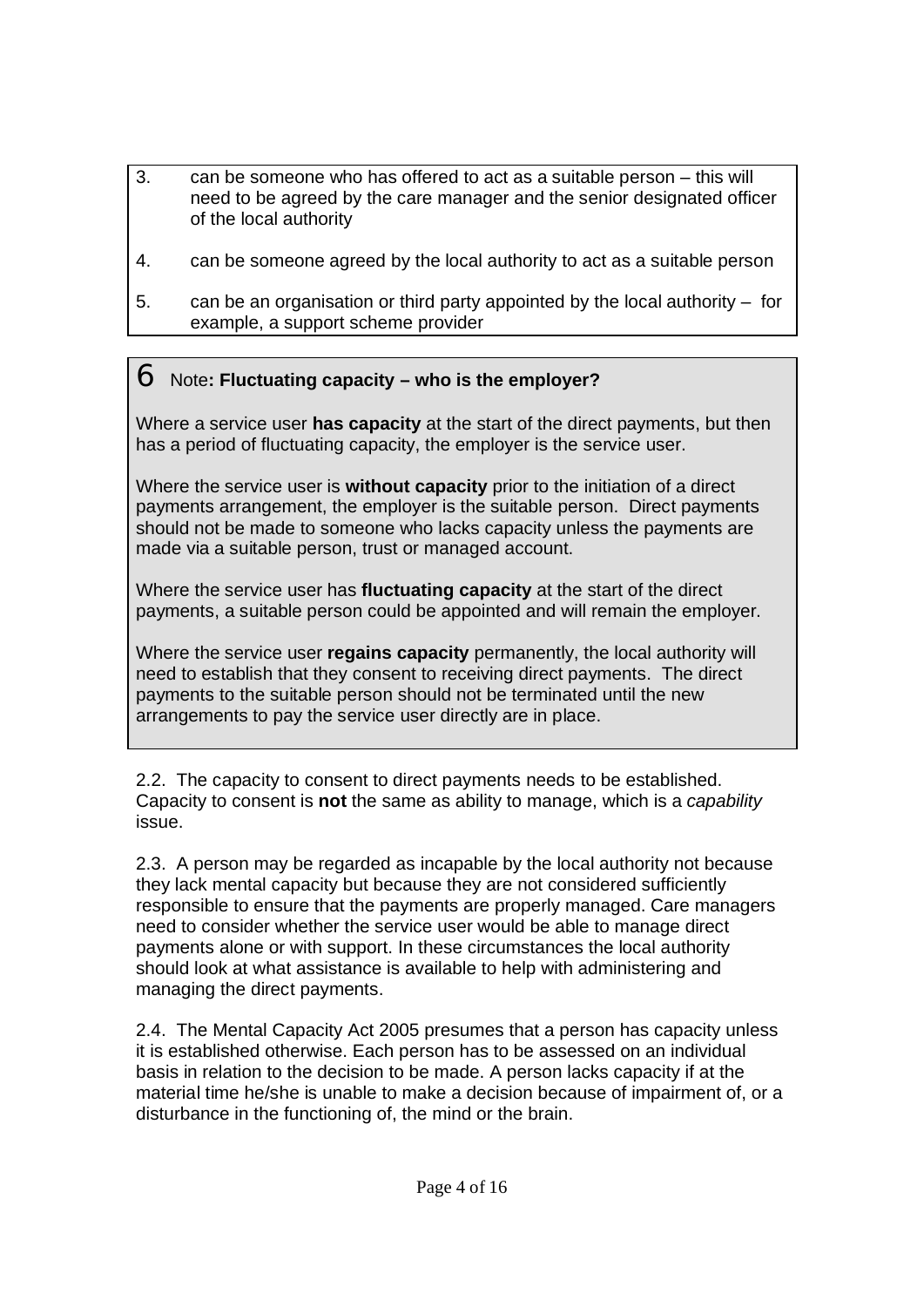#### Note: **Service users without capacity**

Direct payments should not be made to someone who lacks capacity unless the payments are made via a suitable person, trust or managed account.

2.5. A two stage test needs to be carried out to establish:

firstly, whether they have the necessary impairment or disturbance; and secondly, to consider whether that means that the person is unable to make the specific decision to consent to the direct payments at the time it needs to be made.

2.6. Once it is established **and recorded** that the individual lacks capacity to consent to direct payments, then it may be appropriate for a suitable person to receive the direct payments on their behalf.

### Note: **Examples of when someone is not suitable**

where there are Protection of Vulnerable Adults and safeguarding concerns where there may be conflicts of interest where there are unsatisfactory Criminal Records Bureau checks where the local authority may have other significant reasons or concerns

2.7. If the service user regains capacity permanently, the local authority will need to establish whether they consent to receive the direct payments. The direct payments to the suitable person should not be terminated until the new arrangements are in place.

### Note: **Fluctuating capacity - frequency of reviews**

It may be beneficial, where the service user has fluctuating capacity, to have more regular reviews. The suggested frequency for a review of a direct payments package, where a suitable person has been agreed and/or where the service user has fluctuating capacity, is six weeks, then three months, then six months and then annually.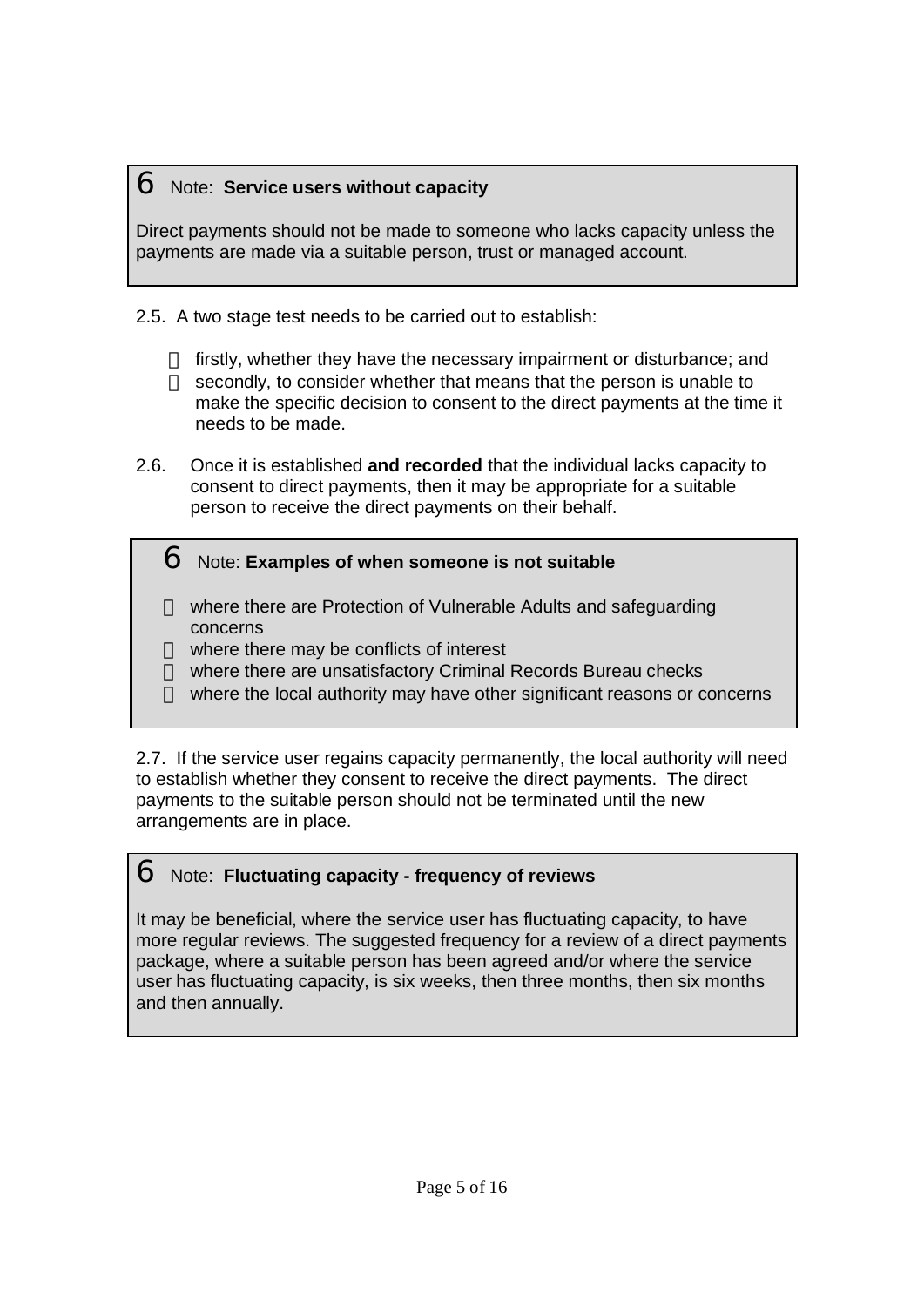# **3. WHAT IS A REPRESENTATIVE OR SURROGATE?**

3.1. A suitable person may be a representative or surrogate of the service user:

a '**representative'** is a court appointed deputy under section 16 of the Mental Capacity Act 2005 Act, or a donee of a lasting power of attorney (LPA), under section 9 of the same Act.

a **'surrogate'** is a deputy or donee (as above), whose powers consist of, or includes powers relating to, decisions about securing provision of community care services within the meaning of section 46 of the 1990 Act. A financial LPA on its own is unlikely to be sufficient to be a surrogate. This may be considered by local authorities.

3.2. Where a local authority has deputy status for a service user, the authority will be able to nominate a suitable person. This is likely to be a third party organisation.

3.3. Copies of the LPA or Order appointing a deputy should be kept in the service user's file.

### Note: '**Nominee'**

The term *suitable person* should not be confused with the term *nominee*. A nominee will manage the direct payments on behalf of a person with capacity. A nominee's role is to support the service user with the administration of the direct payments. A suitable person's role carries far more responsibility than a nominee's as it includes managing the direct payments on behalf of the service user and making choices about the care and support the service user receives via direct payments. Whereas the suitable person can be the employer on behalf of the person without capacity, a nominee merely undertakes administration on behalf of the service user and will not be the employer.

### **4. HOW TO DETERMINE THE SUITABILITLY OF A SUITABLE PERSON**

4.1. There is no suitability test required for a legally appointed 'representative', who would normally be first choice as a suitable person. If a representative or surrogate (see section 3 above) is not present or does not wish to act, the local authority will then need to identify an alternative person to take on the role of the suitable person.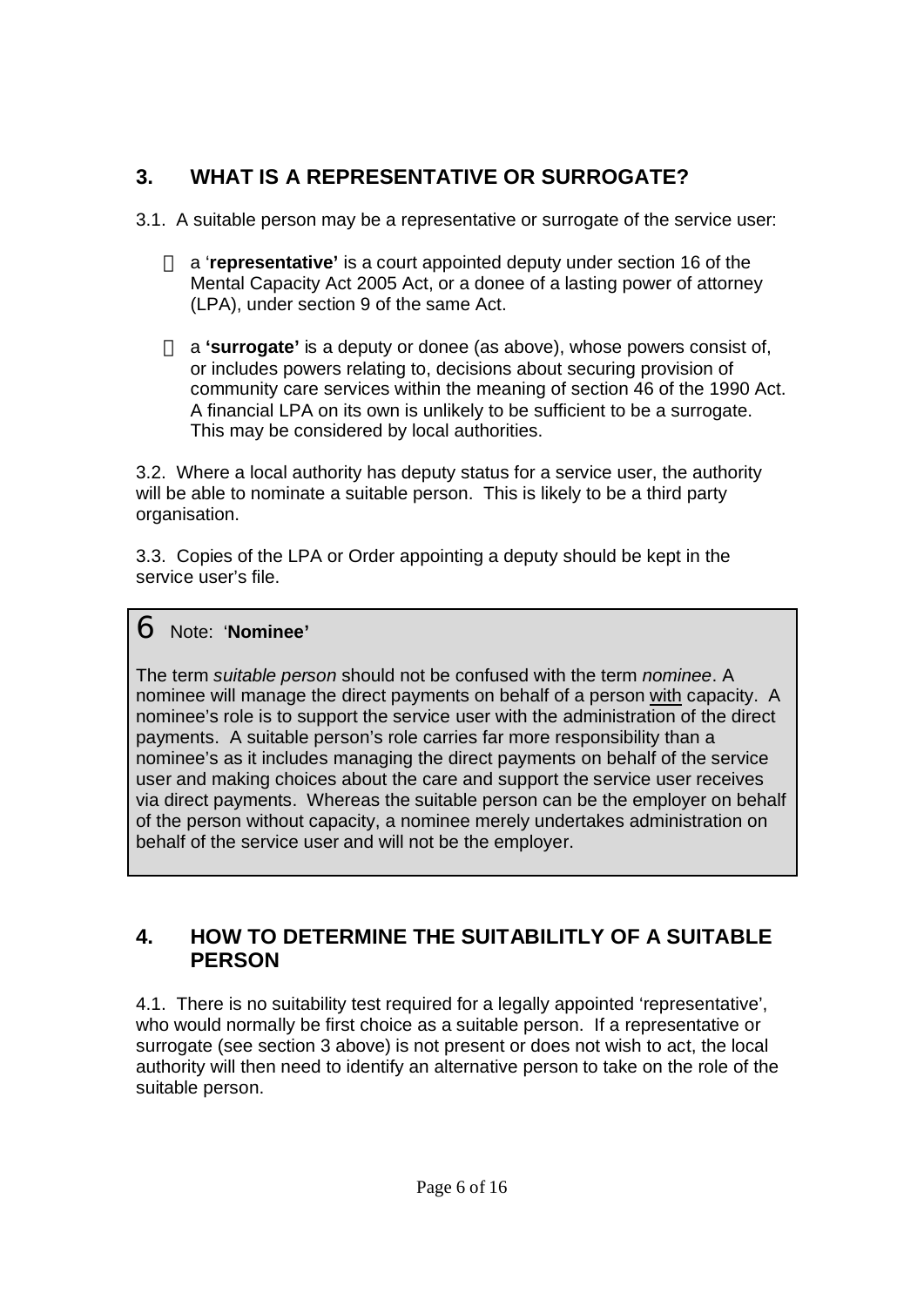4.2. If the representative who is also a surrogate does not want to act as the suitable person, the representative-surrogate, together with the local authority, needs to consider an alternative suitable person. Where the representativesurrogate does not agree with the local authority about a proposed suitable person, that person cannot act as the suitable person, as the surrogate has a power of veto.

4.3. If there is neither representative nor surrogate, the local authority has the power to decide whether or not a proposed person should act as the suitable person.

#### Note: **Safeguarding considerations**

There may be times when a person is not considered appropriate to act as a suitable person - where, for example, there are safeguarding and/or Protection of Vulnerable Adult concerns, Criminal Record Bureau issues, a conflict of interest, financial issues and or other concerns. This list is not comprehensive, and each local authority may wish to have additional criteria to determine its final decision.

4.4. The local authority must be satisfied that an identified suitable person can fulfil the role.

4.5. The following steps can be used to determine the suitable person:

The first steps should involve consulting with the individual, if possible, and/ or others – for example, family, friends, peers, professional and other interested parties.

| STEP <sub>1</sub> | Before consideration is given to anyone becoming a<br>suitable person, the local authority must establish if<br>there is a person appointed by a court who is willing to<br>be the agreed suitable person (see section 3 on<br>'representatives' and 'surrogates').       |
|-------------------|---------------------------------------------------------------------------------------------------------------------------------------------------------------------------------------------------------------------------------------------------------------------------|
| STEP <sub>2</sub> | The local authority, so far as is reasonably practical and<br>appropriate, must consult and take into account the<br>views of:<br>anyone named by the direct payments beneficiary as<br>someone to be consulted with<br>anyone currently engaged in caring for the person |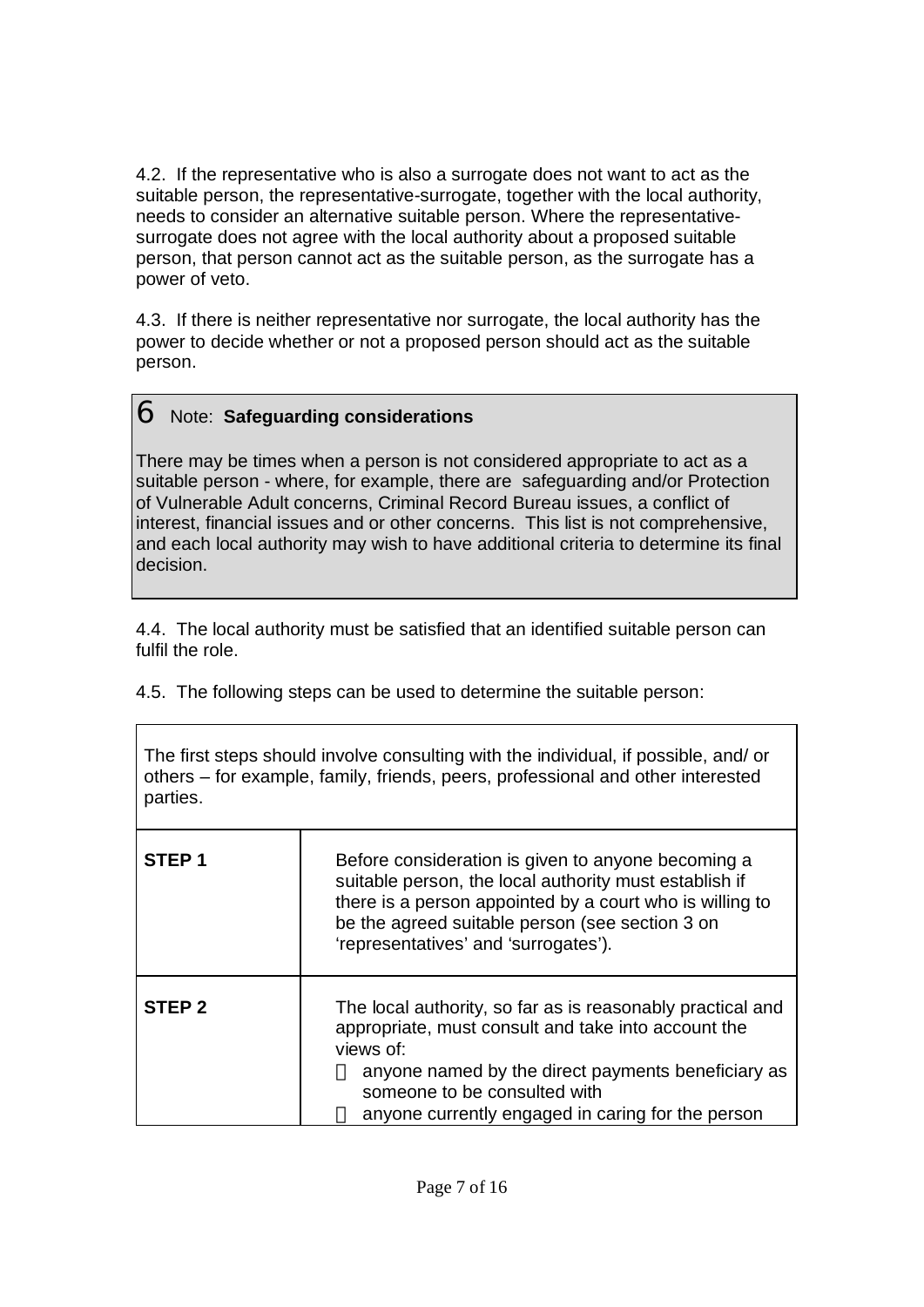|                   | lacking capacity, or interested in their personal<br>welfare<br>any representative or surrogate of the person lacking<br>capacity.                                                                                                                                                                                                                                                                                                                                                                                                                                                                                                                                                                                          |
|-------------------|-----------------------------------------------------------------------------------------------------------------------------------------------------------------------------------------------------------------------------------------------------------------------------------------------------------------------------------------------------------------------------------------------------------------------------------------------------------------------------------------------------------------------------------------------------------------------------------------------------------------------------------------------------------------------------------------------------------------------------|
| STEP <sub>3</sub> | The local authority should consider the past and present<br>wishes and feelings of the person who lacks capacity,<br>as far as is reasonable to ascertain.<br>This should include their beliefs and values that would<br>be likely to influence the person's decisions if the person<br>had capacity, and any other factors that the person<br>would be likely to consider if they were able to do so.<br>This should be in line with the Code of Practice<br>accompanying the Mental Capacity Act 2005. <sup>1</sup>                                                                                                                                                                                                       |
| <b>STEP 4</b>     | An enhanced Criminal Record Bureau (CRB) certificate<br>must be available in respect of the proposed recipient for:<br>personal assistants employed by the suitable person<br>for the provision of care for the individual<br>an individual who will have overall responsibility for<br>the day to day management of the direct payments<br>on behalf of a corporate body or an unincorporated<br>body of people.<br>It is important that local authorities consider all Protection of<br>Vulnerable Adults safeguards, and that good practice is<br>adopted in accordance with 'In Safe Hands' <sup>2</sup> and the<br>Interim Policy Procedures for the Protection of Vulnerable<br>Adults from Abuse 2011 <sup>3</sup> . |

l 1 Mental Capacity Act 2005, Code of Practice: www.wales.nhs.uk/sites3/docopen.cfm?orgid=744&id=116382

<sup>&</sup>lt;sup>2</sup> In Safe Hands: Implementing Adult Protection Procedures in Wales (July 2000); In Safe Hands Update 2003: The Protection of Vulnerable Adults from Financial Abuse; In Safe Hands: The Protection of Vulnerable Adults from Financial Abuse in Their Own Homes: Update 2009; and In safe Hands - The Role of CSSIW Cardiff, Welsh Assembly Government (2009). These documents may be found on the Welsh Assembly Government website: http://wales.gov.uk/topics/health/publications/socialcare/?lang=en

<sup>&</sup>lt;sup>3</sup> Commissioned by the four Wales regional Adult Protection Forums.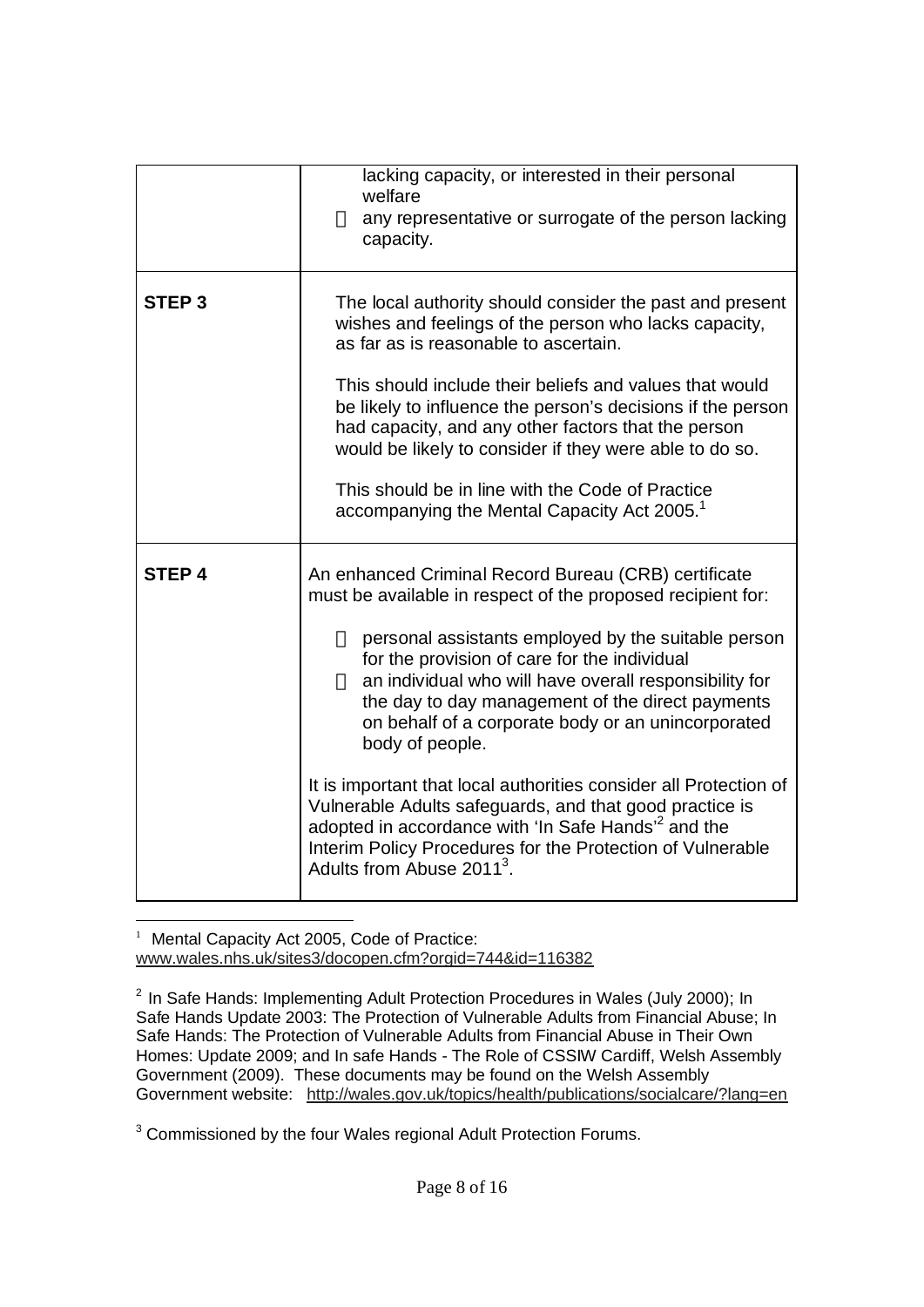|                   | Additional local practice may be formulated in conjunction<br>with the Adult Protection Safeguarding unit.                                                            |
|-------------------|-----------------------------------------------------------------------------------------------------------------------------------------------------------------------|
| STEP <sub>5</sub> | Where there is no identified suitable person, the local<br>authority may appoint an organisation or third party as a<br>potential suitable person, where appropriate. |

### **All of the above steps should be based on the need to take into account at all stages the 'best interests' of the service user concerned, supported by the relevant local authority guidance.**

#### Note: **Criminal Records Bureau checks**

If a family member is to be considered as a potential suitable person, or employed as a personal assistant, the local authority may require them to obtain a Criminal Record Bureau (CRB) check before the direct payments begin. For further guidance see the 'Employing family under exceptional circumstances' (available from the All Wales Direct Payments Forum), or refer to your Adult Protection Officer locally.

4.7. The local authority must be satisfied that:

the service user's needs will be met by making the direct payments to a suitable person

the suitable person will act in the service user's best interests when securing services for the service user

the suitable person is capable of managing the direct payments by themselves or with support and assistance

it would be appropriate to make the direct payments to the identified suitable person

appropriate contingency plans are in place to cover both the care needs of the service user, and in the event of the suitable person being temporarily or permanently unable to fulfil their role. This should be supported in the contractual agreement between the local authority and the proposed suitable person.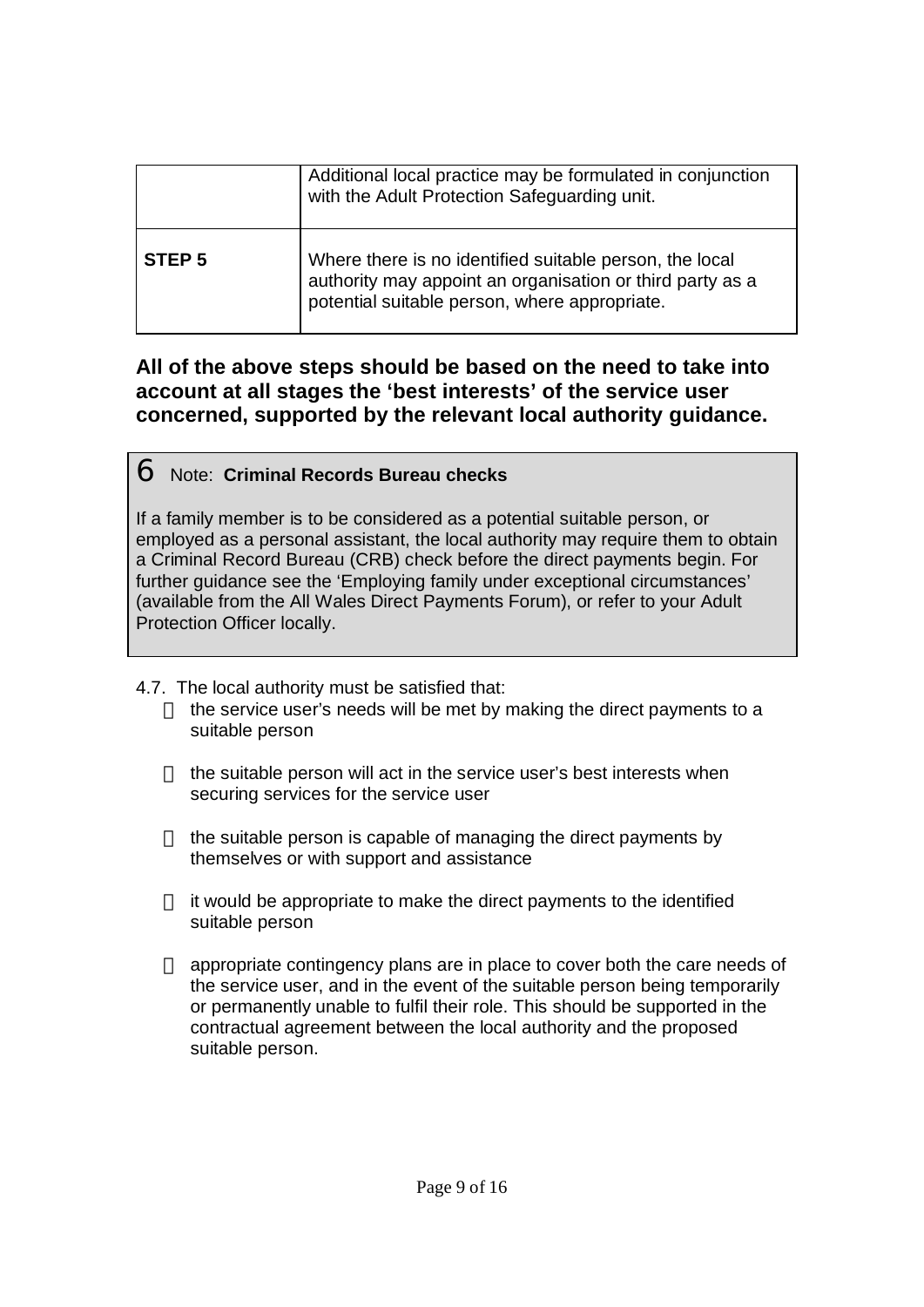#### Note: **Local authority decisions on the appointment of a suitable person**

The care manager may be the initial person to identify and work with a potential suitable person, but before the direct payments arrangement is agreed and payments are made to the suitable person the appropriate local authority senior designated officer (this may vary from on authority to another) will need to agree to the proposed arrangement.

# **5. ONCE A SUITABLE PERSON HAS BEEN AGREED**

5.1. Once all reasonable steps have been taken and satisfied, the local authority can make the direct payments with the consent of the suitable person. Local authorities need to establish their own decision making and recording guidelines.

5.2. The suitable person receiving the direct payments on behalf of the service user must agree to accept certain responsibilities. These responsibilities should be clearly outlined in the contractual agreement between the local authority and the proposed suitable person.

5.3. The following conditions apply when monies are paid to a suitable person:

A service shall not be secured from family members living in the same household unless under exceptional circumstances – see local guidance and/or the All Wales Direct Payments Forum 'Employing family under exceptional circumstances'.

The suitable person shall provide information to the local authority when requested, and in accordance with their contractual agreement with the local authority.

The suitable person will obtain a Criminal Record Bureau (CRB) certificate or obtain verification that a satisfactory certificate, in line with vetting and barring regulations, has been obtained in respect of any person who is employed or provides a regulated service.

The suitable person must inform the local authority if they believe that the service user no longer lacks capacity.

The suitable person must inform the local authority if his or her circumstances change in any significant way.

Any other condition that the local authority thinks appropriate, and which should be included in the local authority contractual agreement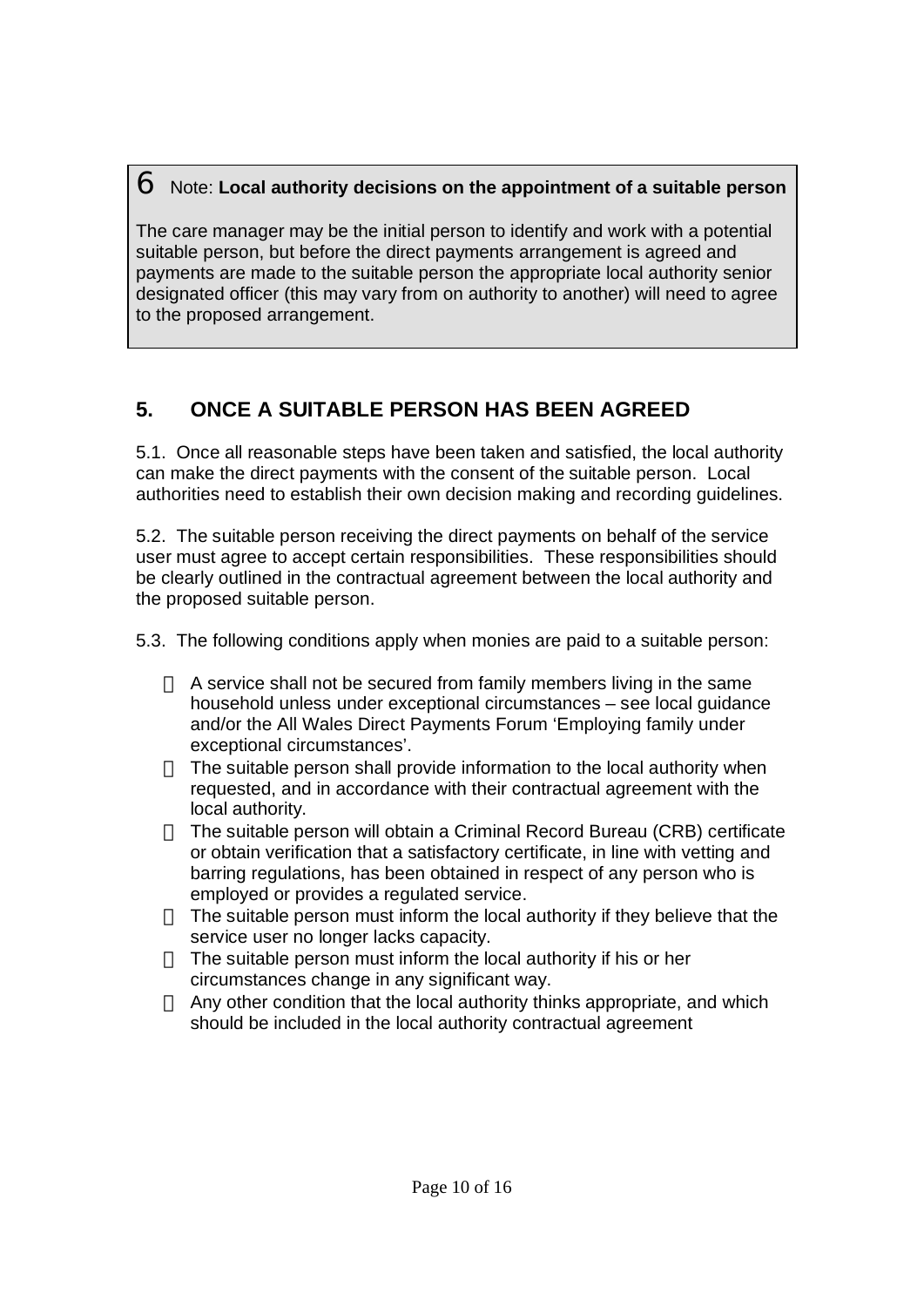#### Note: **Payments to a suitable person**

The suitable person would not normally receive any benefit - financial or otherwise - for taking on the role of suitable person. However, there may be exceptional circumstances where it would be appropriate for payment to be made to the suitable person. Any such arrangement must be agreed by the appropriate local authority senior designated officer.

### **6. REVIEWING**

6.1. In accordance with the Direct Payments Guidance (2011), reviews should be completed at least annually. It is, however, beneficial and good practice for a local authority to review the direct payments regularly, to ensure the suitable person is continuing to work in the service user's best interests and to ascertain the service user's capacity status. $4$ 

6.2. The review should always focus on achieving the agreed outcomes for the service user, rather than on services being delivered in a certain way.

### Note: **Frequency of reviews**

It is likely that reviews will need to be completed more frequently in the early stages of direct payments being started. The recommended frequency for a review of a direct payments package where a suitable person has been agreed is six weeks, three months, six months and then yearly. Historically, some direct payments may have been set up inappropriately, and this might have happened for a range of reasons. However, at the next review practitioners should address whether or not direct payments should continue to be paid this way or in an alternative way – for example, via a suitable person.

6.3. Alternatively reviews can be completed:

at least once within the first year of the direct payments being made at appropriate intervals not exceeding 12 months thereafter where the local authority has reasonable grounds that the person no longer lacks capacity

whenever the local authority has been notified that the direct payments have not been used to purchase the services for which they were made

l <sup>4</sup> Direct Payments Guidance (2011), chapter 7: Monitoring and Reviews.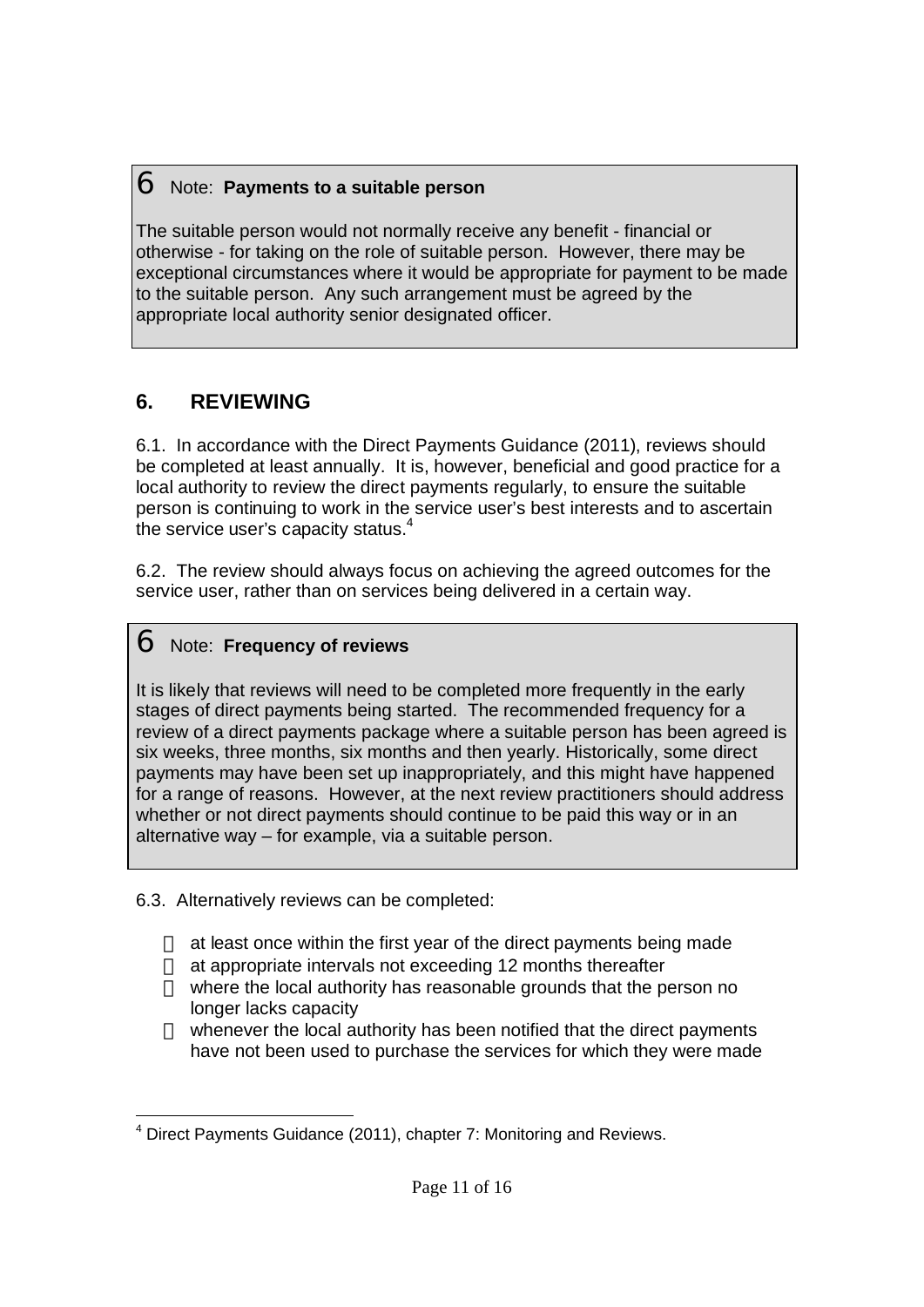when there are concerns regarding the suitable person, or about their ability to manage the direct payment when a person had capacity but is now believed to no longer have capacity

where there are any concerns about safeguarding, issues around the Protection of Vulnerable Adults, mismanagement of funds or similar issues.

6.4. In view of the responsibility held by the suitable person to act in the service user's best interests, the Direct Payments Guidance (2011) suggests that where a person lacks capacity or has fluctuating capacity the reviews are completed on a more frequent basis than standard reviews.

#### Note: **Change in status of suitable person**

If it is established that someone is no longer appropriate to be the suitable person, this should automatically trigger a review.

### **7. TERMINATION OF DIRECT PAYMENTS**

7.1. There will be occasions where local authorities will need to consider terminating a direct payments arrangement. Where this is the case, it is important for direct payments packages to be terminated in line with local authority policy and procedures. It is important to remember that where personal assistants are employed there will be statutory obligations with regard to their employment status and notice periods.

7.2. The local authority may decide to terminate the payments when:

the service user no longer meets the assessed eligible community care need

the local authority is no longer satisfied that the service user's needs can be met by means of direct payments

the suitable person is not acting in the service user's best interests the suitable person is not capable, or no longer capable, of managing the direct payments

the suitable person does not comply with their obligations as detailed above

it is no longer appropriate for the direct payments to be made to the suitable person identified

the service user regains long term capacity

it is contrary to the service user's best interests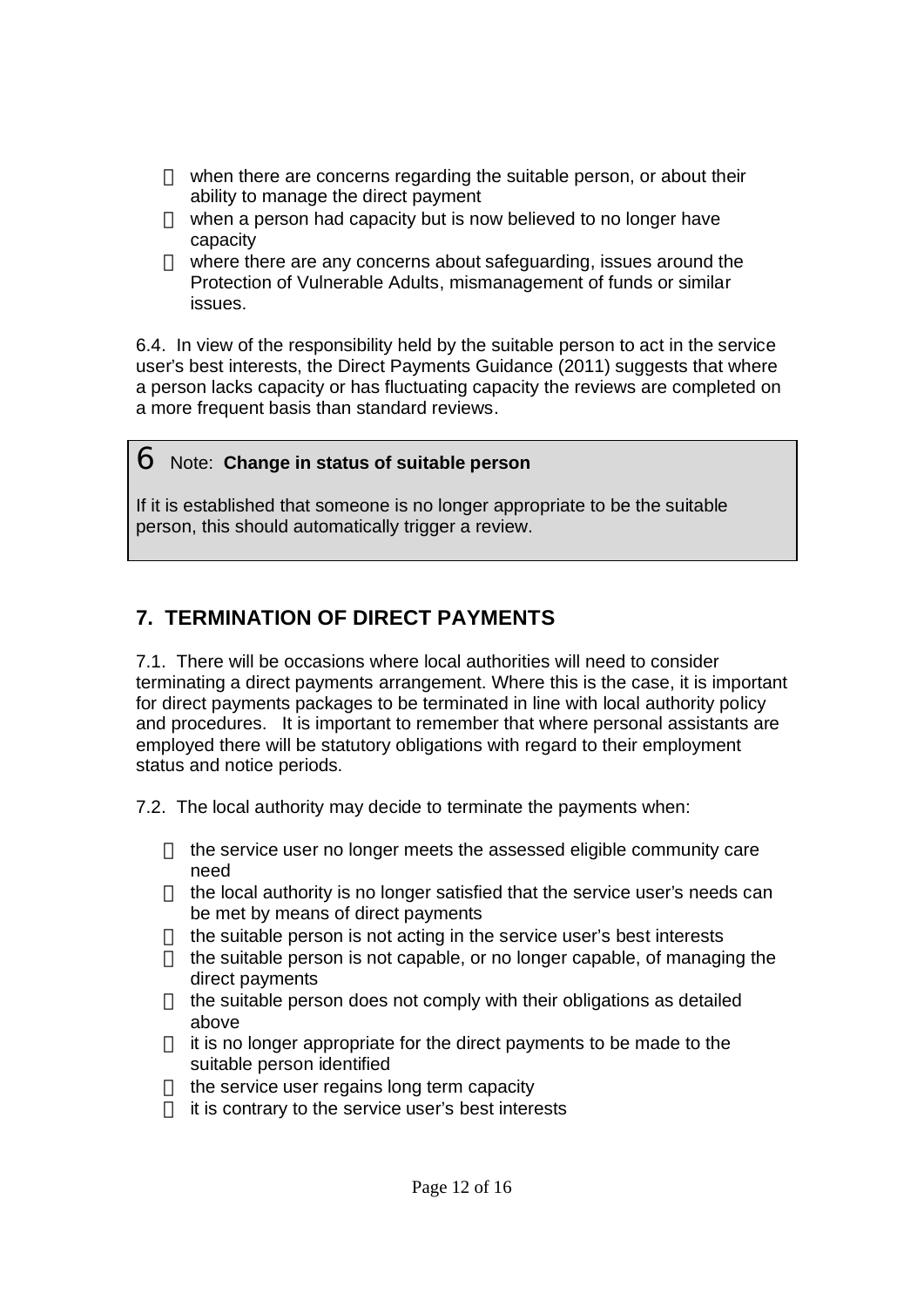the service user and/or suitable person no longer wishes to manage the direct payments arrangement.

This list is not exhaustive.

### Note: **Continuity of care provision**

The termination of a direct payments arrangement should not have an adverse impact on the care provided to the service user.

### **8. REPAYMENT OF DIRECT PAYMENTS**

8.1. Where the local authority is not satisfied that the direct payments have been used to secure the provision agreed, or that the suitable person has complied with their obligations, the local authority will in most cases require repayment or part repayment of the monies paid through the direct payments arrangement. (Local authorities will have their own policies and procedures in relation to this.)

### Note: **Contribution or reimbursement**

It is the suitable person's responsibility to ensure that any assessed contribution or reimbursement for which the service user would normally be liable is paid to the local authority. Local arrangements apply. This should be recorded in the contractual agreement with the local authority.

### **9. OTHER CHANGES INTRODUCED BY THE NEW REGULATIONS**

9.1. Previously many individuals who were subject to compulsory measures under the mental health legislation were excluded from receiving direct payments. Local authorities now have the same duty to offer direct payments to eligible people who are subject to mental health legislation, with some exceptions. Please refer to the relevant sections of the Direct Payments Guidance 2011 (especially paragraphs 6.51 to 6.57).

### **10. NEGLECT OR FRAUD**

10.1. Whilst an authority will not want to deter or discourage people from taking up the role of suitable person, it is advisable that any potential suitable person is given relevant and appropriate information before they accept the responsibilities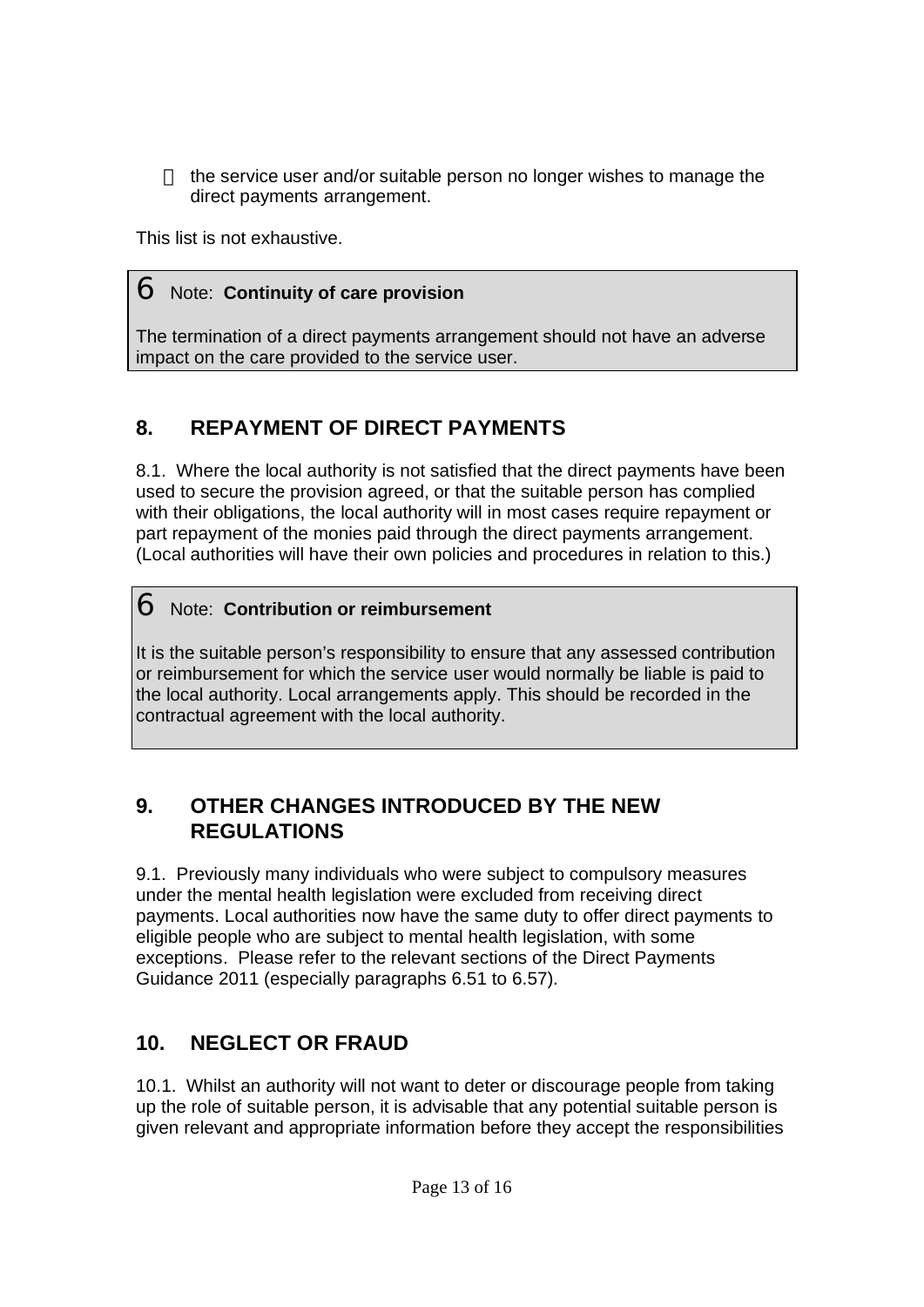of becoming an agreed suitable person. One of the key areas they must be briefed on is their responsibility with regard to neglect and fraud.

10.2. Anyone who cares for a person who lacks capacity and neglects or ill treats that person can be found guilty of a criminal offence under the Mental Capacity Act 2005. This is punishable by up to five years in prison, a fine or both.

10.3. The Fraud Act 2006 also created a new offence of 'fraud by abuse of position'. This may apply to a range of people including those with lasting power of attorney, enduring power of attorney, or deputies appointed by the Court of Protection. This provision will apply to a suitable person who may also be guilty of fraud if they dishonestly abuse their position.

10.4. Practitioners must be satisfied that the potential suitable person is aware of what constitutes abuse either by themselves and/or other others.

### **11. DISPUTES AND DISAGREEMENTS**

11.1. Disputes and disagreements may arise before, during or after a suitable person is agreed. This may be between a variety of people including service user, carers, parents, or professionals.

### **Note: Examples of where disagreements may occur**

during transition, where a young person wants to take over an existing direct payments package in their own right when they become an adult but the parents believe their child lacks the capacity to consent

where there are different or conflicting views of a person's (lack of) capacity

where there are differences of opinion on who is a suitable person

where there are differences regarding who should be employed by the suitable person to provide support to the service user.

11.2. Where disputes and disagreements cannot be resolved, they should be dealt with locally by those involved. Service users, suitable persons, family friends, or any party in dispute must be made aware of how they can make a complaint, although this should be regarded as a last resort.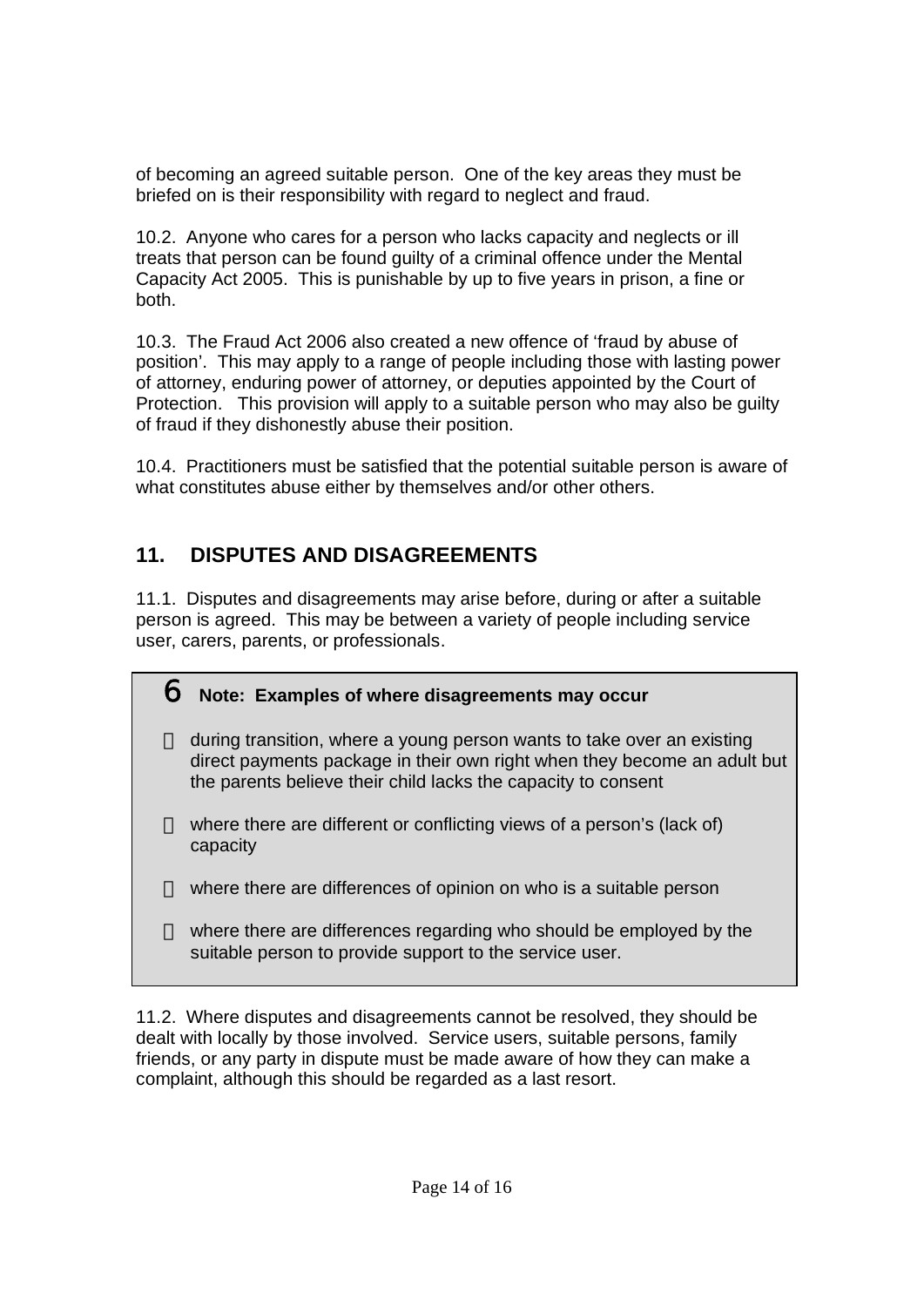### **12. PLANNING FOR LOSS OF CAPACITY**

12.1. Some service users may be concerned about losing mental capacity in the future. Practitioners may want to assist or signpost the service user to the relevant person or organisation who will be able to help the service user to:

consider awarding Lasting Power of Attorney to a family or friend or other appropriate person

discuss and consider how to apply to the Court of Protection to appoint a deputy

create a statement of wishes and preferences (advanced directive) that can be referred to in the future, as appropriate.

12.2. Practitioners must be aware that if someone is in receipt of direct payments and it is likely that they will lose capacity in the future, they must be advised to make appropriate arrangements for when this happens.